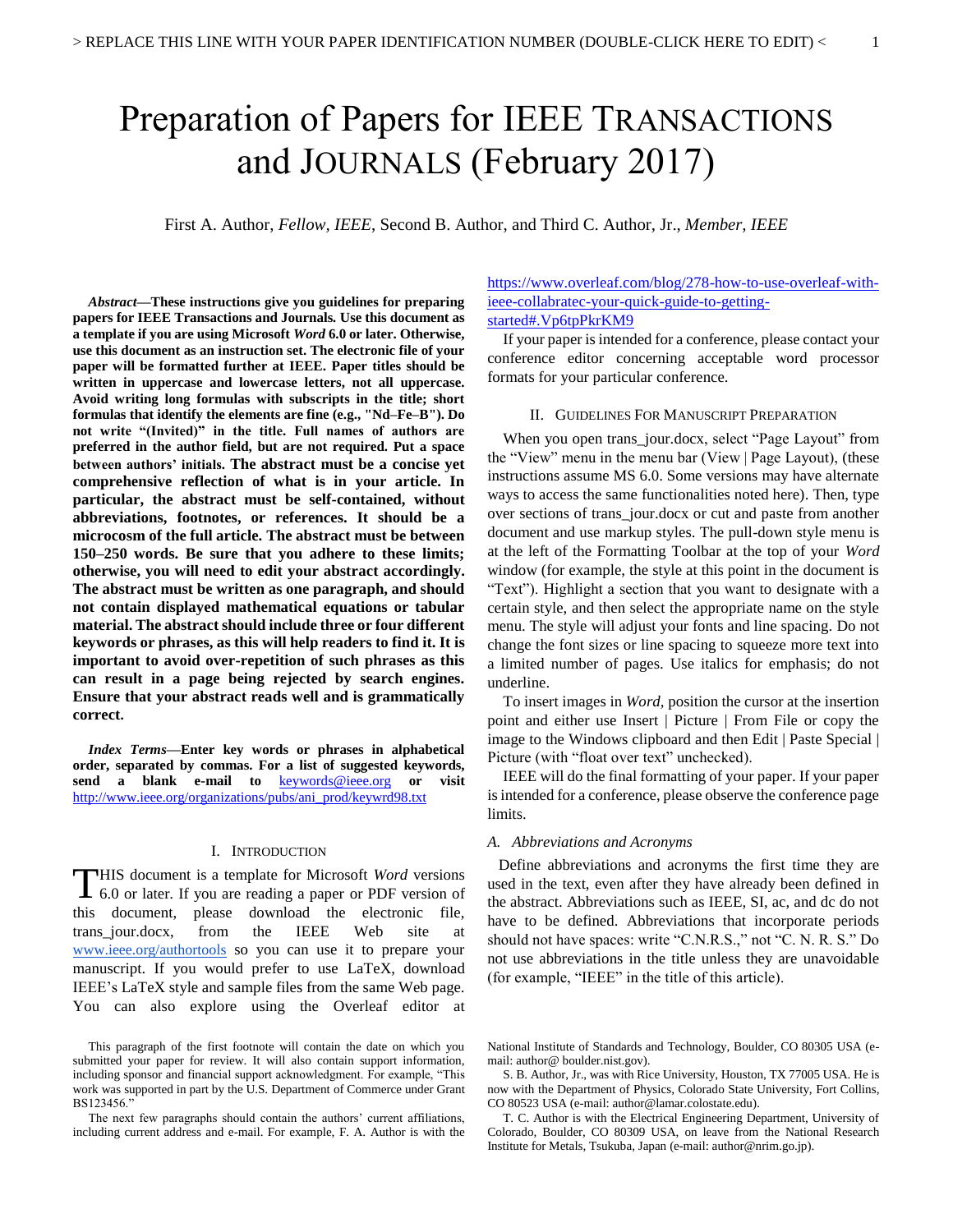# *B. Other Recommendations*

Use one space after periods and colons. Hyphenate complex modifiers: "zero-field-cooled magnetization." Avoid dangling participles, such as, "Using (1), the potential was calculated." [It is not clear who or what used (1).] Write instead, "The potential was calculated by using  $(1)$ ," or "Using  $(1)$ , we calculated the potential."

Use a zero before decimal points: "0.25," not ".25." Use "cm<sup>3</sup>," not "cc." Indicate sample dimensions as "0.1 cm  $\times$  0.2 cm," not " $0.1 \times 0.2$  cm<sup>2</sup>." The abbreviation for "seconds" is "s," not "sec." Use "Wb/m<sup>2</sup> " or "webers per square meter," not "webers/m<sup>2</sup>." When expressing a range of values, write "7 to 9" or "7-9," not "7~9."

A parenthetical statement at the end of a sentence is punctuated outside of the closing parenthesis (like this). (A parenthetical sentence is punctuated within the parentheses.) In American English, periods and commas are within quotation marks, like "this period." Other punctuation is "outside"! Avoid contractions; for example, write "do not" instead of "don't." The serial comma is preferred: "A, B, and C" instead of "A, B and C."

If you wish, you may write in the first person singular or plural and use the active voice ("I observed that ..." or "We observed that ..." instead of "It was observed that ..."). Remember to check spelling. If your native language is not English, please get a native English-speaking colleague to carefully proofread your paper.

## III. MATH

If you are using *Word,* use either the Microsoft Equation Editor or the *MathType* add-on (http://www.mathtype.com) for equations in your paper (Insert | Object | Create New | Microsoft Equation *or* MathType Equation). "Float over text" should *not* be selected.

## *A. Equations*

Number equations consecutively with equation numbers in parentheses flush with the right margin, as in (1). First use the equation editor to create the equation. Then select the "Equation" markup style. Press the tab key and write the equation number in parentheses. To make your equations more compact, you may use the solidus ( / ), the exp function, or appropriate exponents. Use parentheses to avoid ambiguities in denominators. Punctuate equations when they are part of a sentence, as in

$$
f_{\rm{max}}
$$

(1)

Be sure that the symbols in your equation have been defined before the equation appears or immediately following. Italicize symbols (*T* might refer to temperature, but T is the unit tesla). Refer to " $(1)$ ," not "Eq.  $(1)$ " or "equation  $(1)$ ," except at the beginning of a sentence: "Equation (1) is ... ."

## IV. UNITS

Use either SI (MKS) or CGS as primary units. (SI units are

strongly encouraged.) English units may be used as secondary units (in parentheses). This applies to papers in data storage**.** For example, write "15  $Gb/cm^2$  (100  $Gb/in^2$ )." An exception is when English units are used as identifiers in trade, such as "3½ in disk drive." Avoid combining SI and CGS units, such as current in amperes and magnetic field in oersteds. This often leads to confusion because equations do not balance dimensionally. If you must use mixed units, clearly state the units for each quantity in an equation.

The SI unit for magnetic field strength *H* is A/m. However, if you wish to use units of T, either refer to magnetic flux density *B* or magnetic field strength symbolized as  $\mu_0H$ . Use the center dot to separate compound units, e.g., " $A \cdot m^2$ ."

## V. SOME COMMON MISTAKES

The word "data" is plural, not singular. The subscript for the permeability of vacuum  $\mu_0$  is zero, not a lowercase letter "o." The term for residual magnetization is "remanence"; the adjective is "remanent"; do not write "remnance" or "remnant." Use the word "micrometer" instead of "micron." A graph within a graph is an "inset," not an "insert." The word "alternatively" is preferred to the word "alternately" (unless you really mean something that alternates). Use the word "whereas" instead of "while" (unless you are referring to simultaneous events). Do not use the word "essentially" to mean "approximately" or "effectively." Do not use the word "issue" as a euphemism for "problem." When compositions are not specified, separate chemical symbols by en-dashes; for example, "NiMn" indicates the intermetallic compound  $Ni<sub>0.5</sub>Mn<sub>0.5</sub>$  whereas "Ni–Mn" indicates an alloy of some composition  $Ni_xMn_{1-x}$ .

Be aware of the different meanings of the homophones "affect" (usually a verb) and "effect" (usually a noun), "complement" and "compliment," "discreet" and "discrete," "principal" (e.g., "principal investigator") and "principle" (e.g., "principle of measurement"). Do not confuse "imply" and "infer."

Prefixes such as "non," "sub," "micro," "multi," and "ultra" are not independent words; they should be joined to the words they modify, usually without a hyphen. There is no period after the "et" in the Latin abbreviation "*et al.*" (it is also italicized). The abbreviation "i.e.," means "that is," and the abbreviation "e.g.," means "for example" (these abbreviations are not italicized).

A general IEEE styleguide is available at [www.ieee.org/authortools.](http://www.ieee.org/authortools)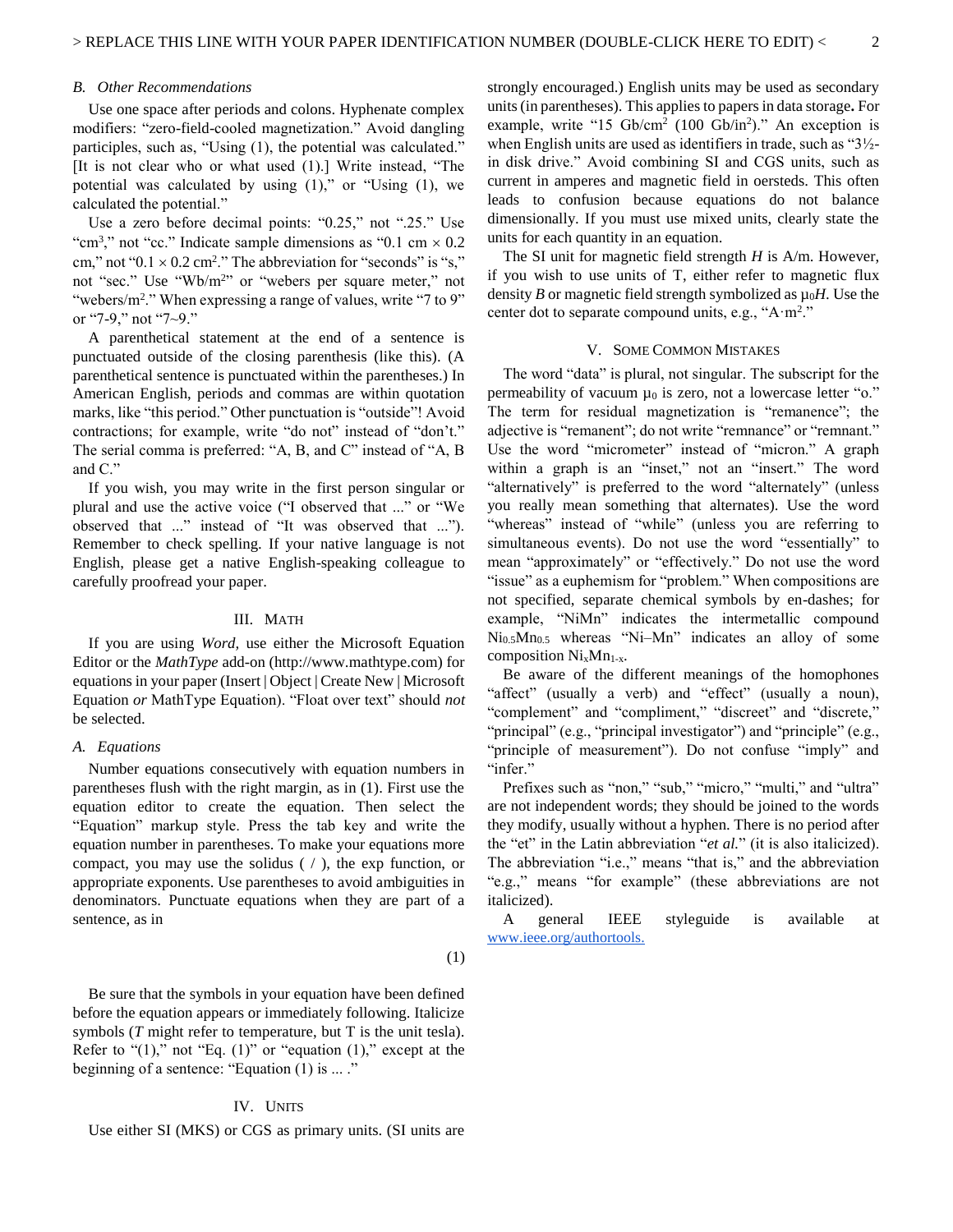

Fig. 1. Magnetization as a function of applied field. Note that "Fig." is abbreviated. There is a period after the figure number, followed by two spaces. It is good practice to explain the significance of the figure in the caption.

# VI. GUIDELINES FOR GRAPHICS PREPARATION AND SUBMISSION

# *A. Types of Graphics*

The following list outlines the different types of graphics published in IEEE journals. They are categorized based on their construction, and use of color / shades of gray:

*1) Color/Grayscale figures*

Figures that are meant to appear in color, or shades of black/gray. Such figures may include photographs, illustrations, multicolor graphs, and flowcharts.

*2) Line Art figures*

Figures that are composed of only black lines and shapes. These figures should have no shades or half-tones of gray, only black and white.

*3) Author photos*

Head and shoulders shots of authors that appear at the end of our papers.

*4) Tables*

Data charts which are typically black and white, but sometimes include color.

# *B. Multipart figures*

Figures compiled of more than one sub-figure presented sideby-side, or stacked. If a multipart figure is made up of multiple figure types (one part is lineart, and another is grayscale or color) the figure should meet the stricter guidelines.

# *C. File Formats For Graphics*

Format and save your graphics using a suitable graphics processing program that will allow you to create the images as PostScript (PS), Encapsulated PostScript (.EPS), Tagged Image File Format (.TIFF), Portable Document Format (.PDF), or Portable Network Graphics (.PNG) sizes them, and adjusts the resolution settings. If you created your source files in one of the following programs you will be able to submit the graphics

| TABLET<br><b>UNITS FOR MAGNETIC PROPERTIES</b> |                  |                                              |                                                                                         |
|------------------------------------------------|------------------|----------------------------------------------|-----------------------------------------------------------------------------------------|
|                                                | Symbol           | Quantity                                     | Conversion from Gaussian and<br>CGS EMU to SI <sup>a</sup>                              |
|                                                | Φ                | magnetic flux                                | $1 \text{ Mx} \rightarrow 10^{-8} \text{ Wb} = 10^{-8} \text{ V} \cdot \text{s}$        |
|                                                | B                | magnetic flux density,<br>magnetic induction | $1 \text{ G} \rightarrow 10^{-4} \text{ T} = 10^{-4} \text{ Wb/m}^2$                    |
|                                                | Н                | magnetic field strength                      | 1 Oe $\rightarrow$ 10 <sup>3</sup> /(4 $\pi$ ) A/m                                      |
|                                                | $\boldsymbol{m}$ | magnetic moment                              | $1 \text{ erg/G} = 1 \text{ emu}$                                                       |
|                                                |                  |                                              | $\rightarrow 10^{-3}$ A·m <sup>2</sup> = 10 <sup>-3</sup> J/T                           |
|                                                | M                | magnetization                                | $1 \text{ erg/(G·cm}^3) = 1 \text{ emu/cm}^3$<br>$\rightarrow 10^3$ A/m                 |
|                                                | $4\pi M$         | magnetization                                | $1 \text{ G} \rightarrow 10^{3}/(4\pi) \text{ A/m}$                                     |
|                                                | $\sigma$         | specific magnetization                       | $1 \text{ erg/(G·g)} = 1 \text{ emu/g} \rightarrow 1 \text{ A·m}^2/\text{kg}$           |
|                                                | $\dot{i}$        | magnetic dipole<br>moment                    | $1 \text{ erg/G} = 1 \text{ emu}$<br>$\rightarrow$ 4 $\pi \times 10^{-10}$ Wb·m         |
|                                                | $\overline{J}$   | magnetic polarization                        | $1 \text{ erg/(G·cm}^3) = 1 \text{ emu/cm}^3$<br>$\rightarrow$ 4 $\pi \times 10^{-4}$ T |
|                                                | χ, κ             | susceptibility                               | $1 \rightarrow 4\pi$                                                                    |
|                                                | $\chi_{\rho}$    | mass susceptibility                          | $1 \text{ cm}^3\text{/g} \rightarrow 4\pi \times 10^{-3} \text{ m}^3\text{/kg}$         |
|                                                | μ                | permeability                                 | $1 \rightarrow 4\pi \times 10^{-7}$ H/m                                                 |
|                                                |                  |                                              | $= 4\pi \times 10^{-7}$ Wb/(A·m)                                                        |
|                                                | $\mu_{\rm r}$    | relative permeability                        | $\mu \rightarrow \mu_r$                                                                 |
|                                                | w, W             | energy density                               | 1 erg/cm <sup>3</sup> $\rightarrow$ 10 <sup>-1</sup> J/m <sup>3</sup>                   |
|                                                | N, D             | demagnetizing factor                         | $1 \rightarrow 1/(4\pi)$                                                                |
|                                                |                  |                                              |                                                                                         |

 $T_{\rm T}$ 

Vertical lines are optional in tables. Statements that serve as captions for the entire table do not need footnote letters.

<sup>a</sup>Gaussian units are the same as  $cg$  emu for magnetostatics;  $Mx = maxwell$ ,  $G =$  gauss, Oe = oersted; Wb = weber, V = volt, s = second, T = tesla, m = meter,  $A =$  ampere,  $J =$  joule,  $kg =$  kilogram,  $H =$  henry.

without converting to a PS, EPS, TIFF, PDF, or PNG file: Microsoft Word, Microsoft PowerPoint, or Microsoft Excel. Though it is not required, it is strongly recommended that these files be saved in PDF format rather than DOC, XLS, or PPT. Doing so will protect your figures from common font and arrow stroke issues that occur when working on the files across multiple platforms. When submitting your final paper, your graphics should all be submitted individually in one of these formats along with the manuscript.

# *D. Sizing of Graphics*

Most charts, graphs, and tables are one column wide (3.5 inches / 88 millimeters / 21 picas) or page wide (7.16 inches / 181 millimeters / 43 picas). The maximum depth a graphic can be is 8.5 inches (216 millimeters / 54 picas). When choosing the depth of a graphic, please allow space for a caption. Figures can be sized between column and page widths if the author chooses, however it is recommended that figures are not sized less than column width unless when necessary.

There is currently one publication with column measurements that do not coincide with those listed above. PROCEEDINGS OF THE IEEE has a column measurement of 3.25 inches (82.5 millimeters / 19.5 picas).

The final printed size of author photographs is exactly 1 inch wide by 1.25 inches tall (25.4 millimeters x 31.75 millimeters / 6 picas x 7.5 picas). Author photos printed in editorials measure 1.59 inches wide by 2 inches tall (40 millimeters x 50 millimeters / 9.5 picas x 12 picas).

# *E. Resolution*

The proper resolution of your figures will depend on the type of figure it is as defined in the "Types of Figures" section.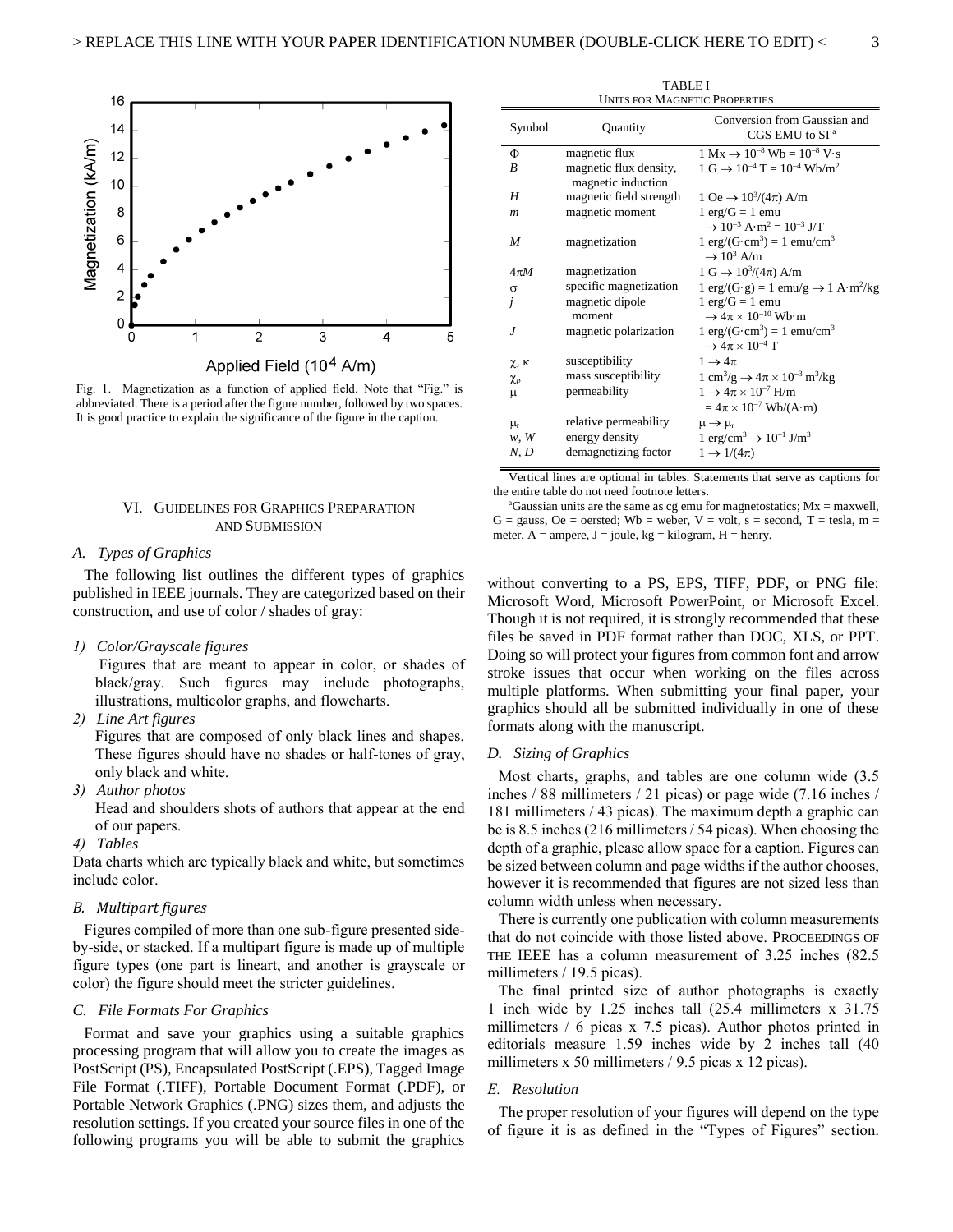Author photographs, color, and grayscale figures should be at least 300dpi. Line art, including tables should be a minimum of 600dpi.

## *F. Vector Art*

In order to preserve the figures' integrity across multiple computer platforms, we accept files in the following formats: .EPS/.PDF/.PS. All fonts must be embedded or text converted to outlines in order to achieve the best-quality results.

# *G. Color Space*

The term color space refers to the entire sum of colors that can be represented within the said medium. For our purposes, the three main color spaces are Grayscale, RGB (red/green/blue) and CMYK (cyan/magenta/yellow/black). RGB is generally used with on-screen graphics, whereas CMYK is used for printing purposes.

All color figures should be generated in RGB or CMYK color space. Grayscale images should be submitted in Grayscale color space. Line art may be provided in grayscale OR bitmap colorspace. Note that "bitmap colorspace" and "bitmap file format" are not the same thing. When bitmap color space is selected, .TIF/.TIFF/.PNG are the recommended file formats.

# *H. Accepted Fonts Within Figures*

When preparing your graphics IEEE suggests that you use of one of the following Open Type fonts: Times New Roman, Helvetica, Arial, Cambria, and Symbol. If you are supplying EPS, PS, or PDF files all fonts must be embedded. Some fonts may only be native to your operating system; without the fonts embedded, parts of the graphic may be distorted or missing.

A safe option when finalizing your figures is to strip out the fonts before you save the files, creating "outline" type. This converts fonts to artwork what will appear uniformly on any screen.

#### *I. Using Labels Within Figures*

# *1) Figure Axis labels*

Figure axis labels are often a source of confusion. Use words rather than symbols. As an example, write the quantity "Magnetization," or "Magnetization *M*," not just "*M*." Put units in parentheses. Do not label axes only with units. As in Fig. 1, for example, write "Magnetization (A/m)" or "Magnetization  $(A \cdot m^{-1})$ ," not just "A/m." Do not label axes with a ratio of quantities and units. For example, write "Temperature (K)," not "Temperature/K."

Multipliers can be especially confusing. Write "Magnetization (kA/m)" or "Magnetization (10<sup>3</sup> A/m)." Do not write "Magnetization  $(A/m) \times 1000$ " because the reader would not know whether the top axis label in Fig. 1 meant 16000 A/m or 0.016 A/m. Figure labels should be legible, approximately 8 to 10 point type.

## *2) Subfigure Labels in Multipart Figures and Tables*

Multipart figures should be combined and labeled before final submission. Labels should appear centered below each

subfigure in 8 point Times New Roman font in the format of (a) (b) (c).

# *J. File Naming*

Figures (line artwork or photographs) should be named starting with the first 5 letters of the author's last name. The next characters in the filename should be the number that represents the sequential location of this image in your article. For example, in author "Anderson's" paper, the first three figures would be named ander1.tif, ander2.tif, and ander3.ps.

Tables should contain only the body of the table (not the caption) and should be named similarly to figures, except that '.t' is inserted in-between the author's name and the table number. For example, author Anderson's first three tables would be named ander.t1.tif, ander.t2.ps, ander.t3.eps.

Author photographs should be named using the first five characters of the pictured author's last name. For example, four author photographs for a paper may be named: oppen.ps, moshc.tif, chen.eps, and duran.pdf.

If two authors or more have the same last name, their first initial(s) can be substituted for the fifth, fourth, third... letters of their surname until the degree where there is differentiation. For example, two authors Michael and Monica Oppenheimer's photos would be named oppmi.tif, and oppmo.eps.

## *K. Referencing a Figure or Table Within Your Paper*

When referencing your figures and tables within your paper, use the abbreviation "Fig." even at the beginning of a sentence. Do not abbreviate "Table." Tables should be numbered with Roman Numerals.

#### *L. Checking Your Figures: The IEEE Graphics Analyzer*

The IEEE Graphics Analyzer enables authors to pre-screen their graphics for compliance with IEEE Transactions and Journals standards before submission. The online tool, located at <http://graphicsqc.ieee.org/>, allows authors to upload their graphics in order to check that each file is the correct file format, resolution, size and colorspace; that no fonts are missing or corrupt; that figures are not compiled in layers or have transparency, and that they are named according to the IEEE Transactions and Journals naming convention. At the end of this automated process, authors are provided with a detailed report on each graphic within the web applet, as well as by email.

For more information on using the Graphics Analyzer or any other graphics related topic, contact the IEEE Graphics Help Desk by e-mail at  $graphics@ieee.org$ .

# *M. Submitting Your Graphics*

Because IEEE will do the final formatting of your paper, you do not need to position figures and tables at the top and bottom of each column. In fact, all figures, figure captions, and tables can be placed at the end of your paper. In addition to, or even in lieu of submitting figures within your final manuscript, figures should be submitted individually, separate from the manuscript in one of the file formats listed above in section VI-J. Place figure captions below the figures; place table titles above the tables. Please do not include captions as part of the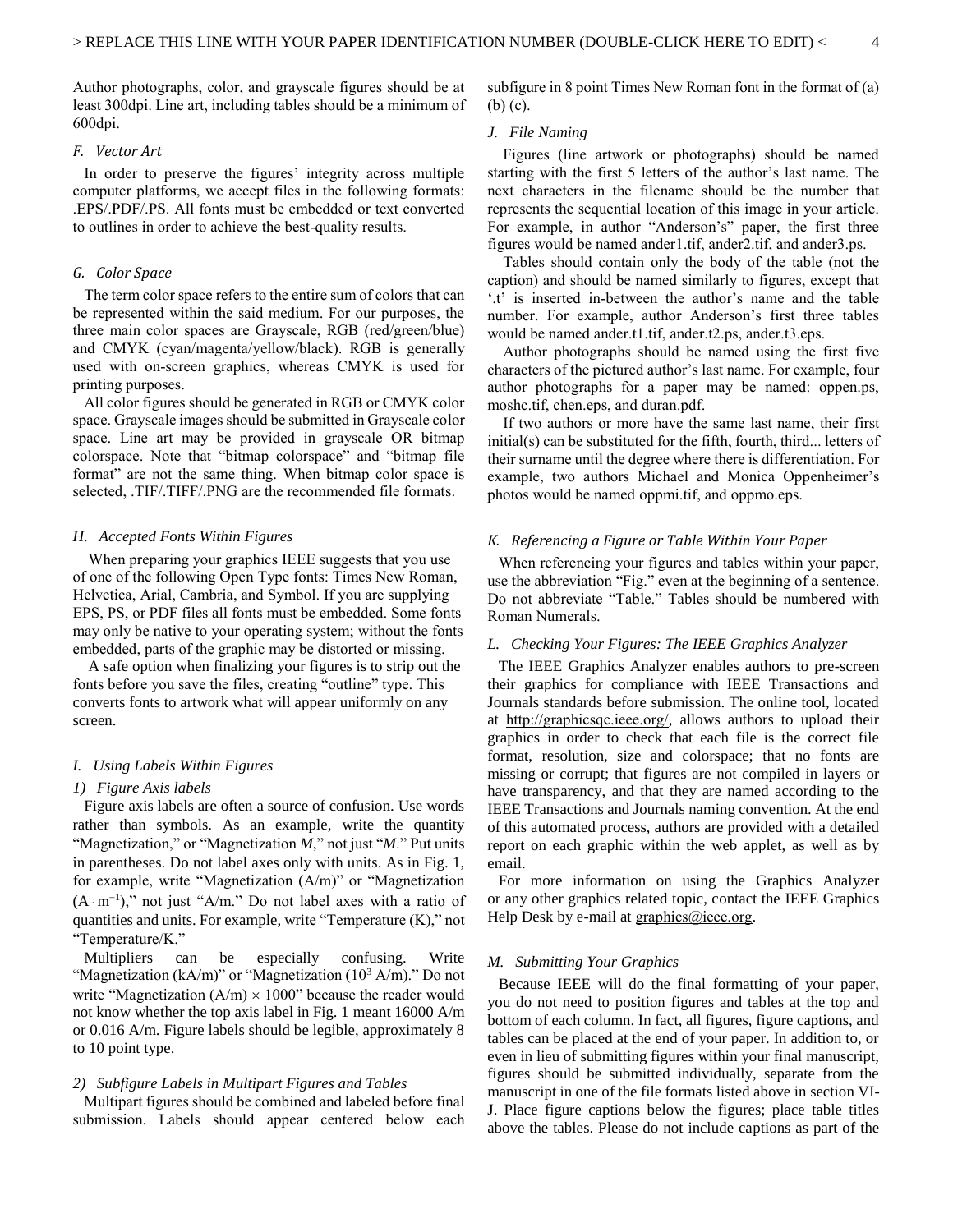figures, or put them in "text boxes" linked to the figures. Also, do not place borders around the outside of your figures.

# N. *Color Processing / Printing in IEEE Journals*

All IEEE Transactions, Journals, and Letters allow an author to publish color figures on IEEE *Xplore*® at no charge, and automatically convert them to grayscale for print versions. In most journals, figures and tables may alternatively be printed in color if an author chooses to do so. Please note that this service comes at an extra expense to the author. If you intend to have print color graphics, include a note with your final paper indicating which figures or tables you would like to be handled that way, and stating that you are willing to pay the additional fee.

#### VII. CONCLUSION

A conclusion section is not required. Although a conclusion may review the main points of the paper, do not replicate the abstract as the conclusion. A conclusion might elaborate on the importance of the work or suggest applications and extensions.

#### **APPENDIX**

Appendixes, if needed, appear before the acknowledgment.

#### ACKNOWLEDGMENT

The preferred spelling of the word "acknowledgment" in American English is without an "e" after the "g." Use the singular heading even if you have many acknowledgments. Avoid expressions such as "One of us (S.B.A.) would like to thank ... ." Instead, write "F. A. Author thanks ... ." In most cases, sponsor and financial support acknowledgments are placed in the unnumbered footnote on the first page, not here.

# REFERENCES AND FOOTNOTES

## *A. References*

References need not be cited in text. When they are, they appear on the line, in square brackets, inside the punctuation. Multiple references are each numbered with separate brackets. When citing a section in a book, please give the relevant page numbers. In text, refer simply to the reference number. Do not use "Ref." or "reference" except at the beginning of a sentence: "Reference [3] shows ... ." Please do not use automatic endnotes in *Word*, rather, type the reference list at the end of the paper using the "References" style.

Reference numbers are set flush left and form a column of their own, hanging out beyond the body of the reference. The reference numbers are on the line, enclosed in square brackets. In all references, the given name of the author or editor is abbreviated to the initial only and precedes the last name. Use them all; use *et al*. only if names are not given. Use commas

around Jr., Sr., and III in names. Abbreviate conference titles. When citing IEEE transactions, provide the issue number, page range, volume number, year, and/or month if available. When referencing a patent, provide the day and the month of issue, or application. References may not include all information; please obtain and include relevant information. Do not combine references. There must be only one reference with each number. If there is a URL included with the print reference, it can be included at the end of the reference.

Other than books, capitalize only the first word in a paper title, except for proper nouns and element symbols. For papers published in translation journals, please give the English citation first, followed by the original foreign-language citation See the end of this document for formats and examples of common references. For a complete discussion of references and their formats, see the IEEE style manual at [www.ieee.org/authortools](http://www.ieee.org/authortools).

# *A. Footnotes*

Number footnotes separately in superscripts (Insert | Footnote).<sup>1</sup> Place the actual footnote at the bottom of the column in which it is cited; do not put footnotes in the reference list (endnotes). Use letters for table footnotes (see Table I).

# VIII. SUBMITTING YOUR PAPER FOR REVIEW

## *A. Review Stage Using Word 6.0 or Higher*

If you want to submit your file with one column electronically, please do the following:

--First, click on the View menu and choose Print Layout.

--Second, place your cursor in the first paragraph. Go to the Format menu, choose Columns, choose one column Layout, and choose "apply to whole document" from the dropdown menu.

--Third, click and drag the right margin bar to just over 4 inches in width.

The graphics will stay in the "second" column, but you can drag them to the first column. Make the graphic wider to push out any text that may try to fill in next to the graphic.

# *B. Final Stage Using Word 6.0*

When you submit your final version (after your paper has been accepted), print it in two-column format, including figures and tables. You must also send your final manuscript on a disk, via e-mail, or through a Web manuscript submission system as directed by the society contact. You may use *Zip* for large files, or compress files using *Compress, Pkzip, Stuffit,* or *Gzip.*

Also, send a sheet of paper or PDF with complete contact information for all authors. Include full mailing addresses, telephone numbers, fax numbers, and e-mail addresses. This information will be used to send each author a complimentary copy of the journal in which the paper appears. In addition, designate one author as the "corresponding author." This is the

<sup>&</sup>lt;sup>1</sup>It is recommended that footnotes be avoided (except for the unnumbered footnote with the receipt date on the first page). Instead, try to integrate the footnote information into the text.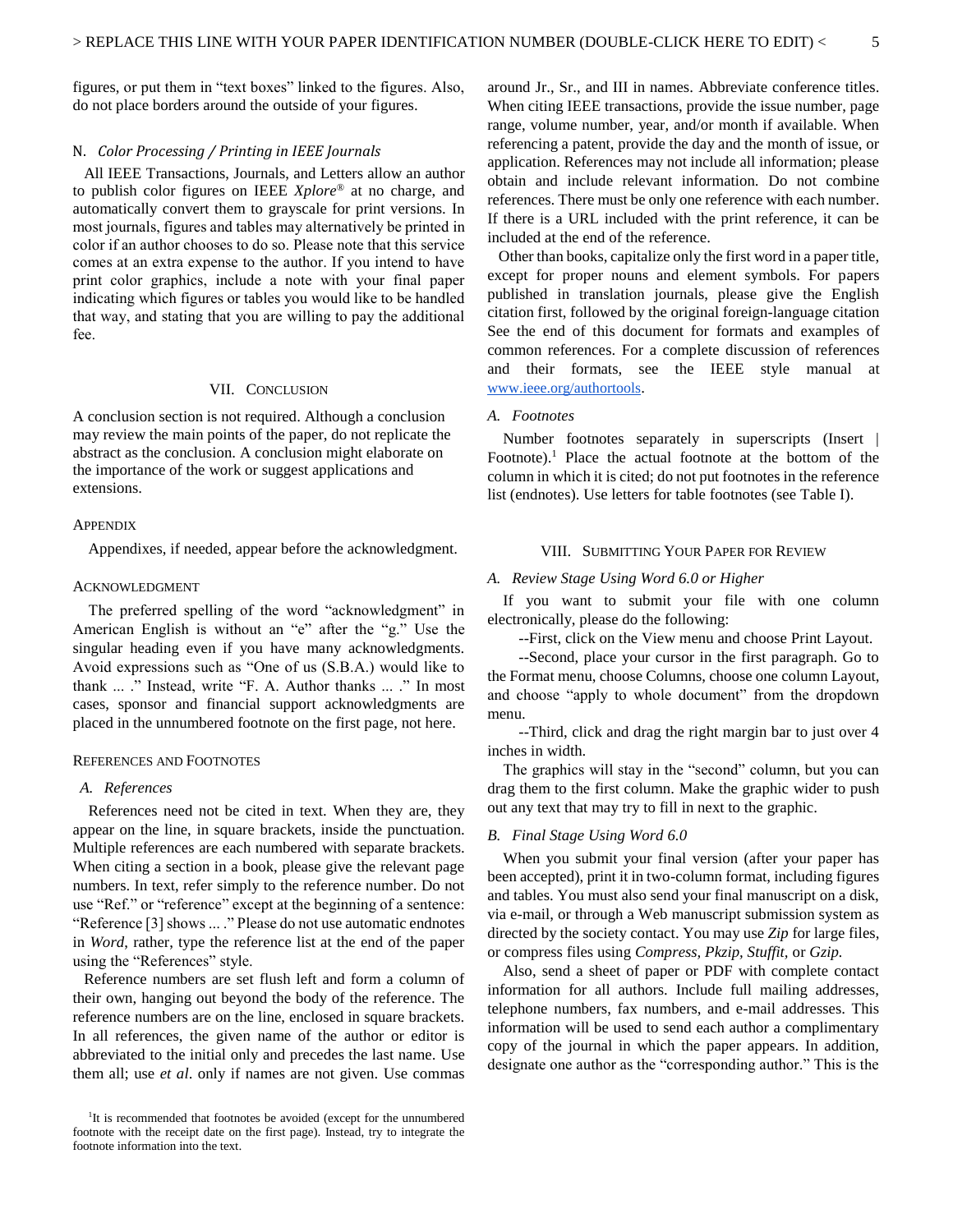author to whom proofs of the paper will be sent. Proofs are sent to the corresponding author only.

# *C. Review Stage Using ScholarOne® Manuscripts*

Contributions to the Transactions, Journals, and Letters may be submitted electronically on IEEE's on-line manuscript submission and peer-review system, ScholarOne® Manuscripts. You can get a listing of the publications that participate in ScholarOne at

[http://www.ieee.org/publications\\_standards/publications/autho](http://www.ieee.org/publications_standards/publications/authors/authors_submission.html) [rs/authors\\_submission.html](http://www.ieee.org/publications_standards/publications/authors/authors_submission.html) First check if you have an existing account. If there is none, please create a new account. After logging in, go to your Author Center and click "Submit First Draft of a New Manuscript."

Along with other information, you will be asked to select the subject from a pull-down list. Depending on the journal, there are various steps to the submission process; you must complete all steps for a complete submission. At the end of each step you must click "Save and Continue"; just uploading the paper is not sufficient. After the last step, you should see a confirmation that the submission is complete. You should also receive an e-mail confirmation. For inquiries regarding the submission of your paper on ScholarOne Manuscripts, please contact oprs-support@ieee.org or call +1 732 465 5861.

ScholarOne Manuscripts will accept files for review in various formats. Please check the guidelines of the specific journal for which you plan to submit.

You will be asked to file an electronic copyright form immediately upon completing the submission process (authors are responsible for obtaining any security clearances). Failure to submit the electronic copyright could result in publishing delays later. You will also have the opportunity to designate your article as "open access" if you agree to pay the IEEE open access fee.

# *D. Final Stage Using ScholarOne Manuscripts*

Upon acceptance, you will receive an email with specific instructions regarding the submission of your final files. To avoid any delays in publication, please be sure to follow these instructions. Most journals require that final submissions be uploaded through ScholarOne Manuscripts, although some may still accept final submissions via email. Final submissions should include source files of your accepted manuscript, high quality graphic files, and a formatted pdf file. If you have any questions regarding the final submission process, please contact the administrative contact for the journal.

In addition to this, upload a file with complete contact information for all authors. Include full mailing addresses, telephone numbers, fax numbers, and e-mail addresses. Designate the author who submitted the manuscript on ScholarOne Manuscripts as the "corresponding author." This is the only author to whom proofs of the paper will be sent.

# *E. Copyright Form*

Authors must submit an electronic IEEE Copyright Form (eCF) upon submitting their final manuscript files. You can access the eCF system through your manuscript submission

system or through the Author Gateway. You are responsible for obtaining any necessary approvals and/or security clearances. For additional information on intellectual property rights, visit the IEEE Intellectual Property Rights department web page at [http://www.ieee.org/publications\\_standards/publications/rights](http://www.ieee.org/publications_standards/publications/rights/index.html) [/index.html.](http://www.ieee.org/publications_standards/publications/rights/index.html)

# IX. IEEE PUBLISHING POLICY

The general IEEE policy requires that authors should only submit original work that has neither appeared elsewhere for publication, nor is under review for another refereed publication. The submitting author must disclose all prior publication(s) and current submissions when submitting a manuscript. Do not publish "preliminary" data or results. The submitting author is responsible for obtaining agreement of all coauthors and any consent required from employers or sponsors before submitting an article. The IEEE Transactions and Journals Department strongly discourages courtesy authorship; it is the obligation of the authors to cite only relevant prior work.

The IEEE Transactions and Journals Department does not publish conference records or proceedings, but can publish articles related to conferences that have undergone rigorous peer review. Minimally, two reviews are required for every article submitted for peer review.

# X. PUBLICATION PRINCIPLES

The two types of contents of that are published are; 1) peerreviewed and 2) archival. The Transactions and Journals Department publishes scholarly articles of archival value as well as tutorial expositions and critical reviews of classical subjects and topics of current interest.

Authors should consider the following points:

- 1) Technical papers submitted for publication must advance the state of knowledge and must cite relevant prior work.
- 2) The length of a submitted paper should be commensurate with the importance, or appropriate to the complexity, of the work. For example, an obvious extension of previously published work might not be appropriate for publication or might be adequately treated in just a few pages.
- 3) Authors must convince both peer reviewers and the editors of the scientific and technical merit of a paper; the standards of proof are higher when extraordinary or unexpected results are reported.
- 4) Because replication is required for scientific progress, papers submitted for publication must provide sufficient information to allow readers to perform similar experiments or calculations and use the reported results. Although not everything need be disclosed, a paper must contain new, useable, and fully described information. For example, a specimen's chemical composition need not be reported if the main purpose of a paper is to introduce a new measurement technique. Authors should expect to be challenged by reviewers if the results are not supported by adequate data and critical details.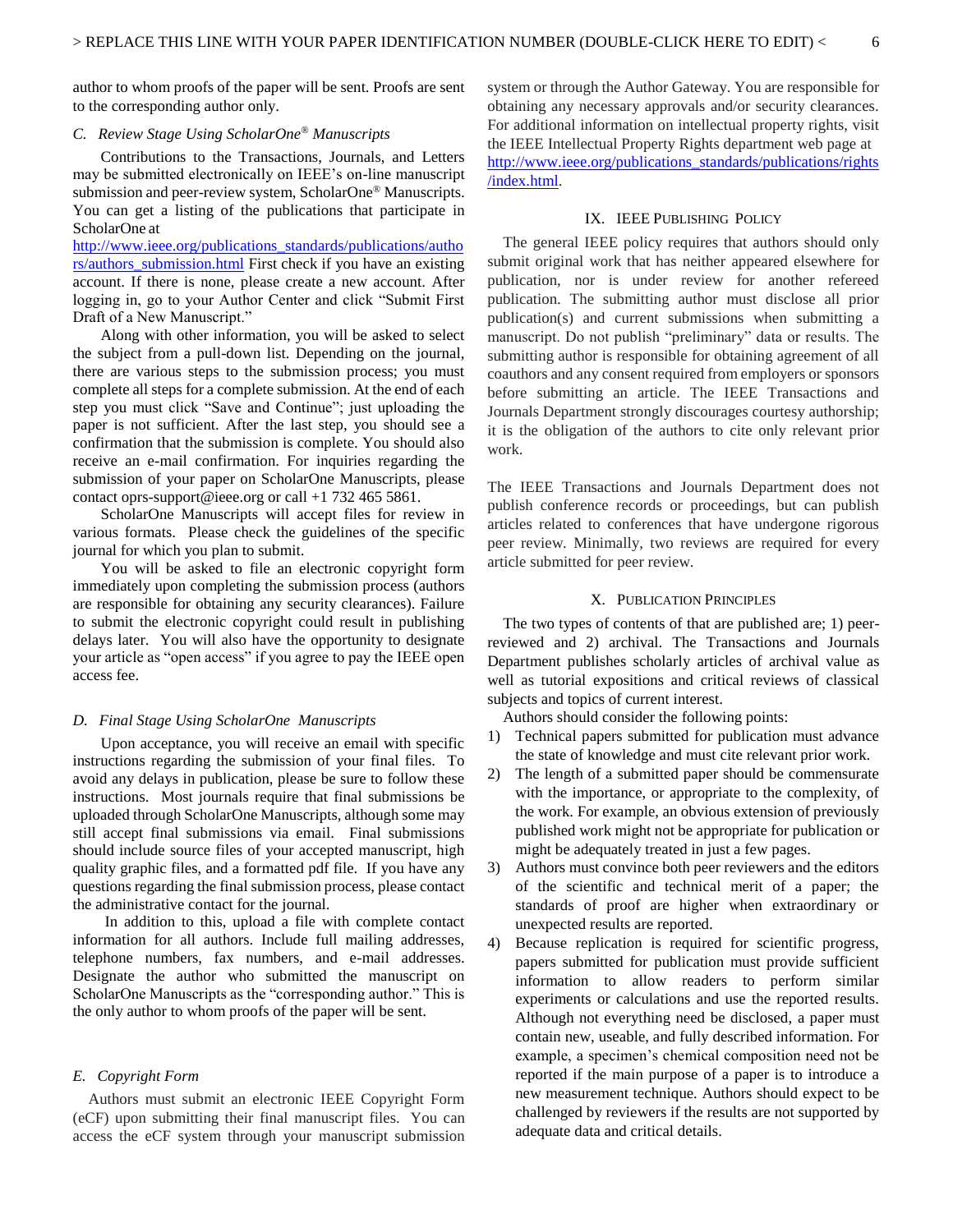5) Papers that describe ongoing work or announce the latest technical achievement, which are suitable for presentation at a professional conference, may not be appropriate for publication.

#### **REFERENCES**

#### *Basic format for books:*

J. K. Author, "Title of chapter in the book," in *Title of His Published Book, x*th ed. City of Publisher, (only U.S. State), Country: Abbrev. of Publisher, year, ch. *x*, sec. *x*, pp. *xxx–xxx.*

*Examples:*

- [1] G. O. Young, "Synthetic structure of industrial plastics," in Plastics, 2nd ed., vol. 3, J. Peters, Ed. New York, NY, USA: McGraw-Hill, 1964, pp. 15–64.
- [2] W.-K. Chen, *Linear Networks and Systems.* Belmont, CA, USA: Wadsworth, 1993, pp. 123–135.

#### *Basic format for periodicals:*

J. K. Author, "Name of paper," *Abbrev. Title of Periodical*, vol. *x, no*. *x,* pp*. xxx-xxx,* Abbrev. Month, year, DOI. 10.1109.*XXX*.123456.

*Examples:*

- [3] J. U. Duncombe, "Infrared navigation—Part I: An assessment of feasibility," *IEEE Trans. Electron Devices*, vol. ED-11, no. 1, pp. 34–39, Jan. 1959, 10.1109/TED.2016.2628402.
- [4] E. P. Wigner, "Theory of traveling-wave optical laser," *Phys. Rev*.,
- vol. 134, pp. A635–A646, Dec. 1965. [5] E. H. Miller, "A note on reflector arrays," *IEEE Trans.*
- *Antennas Propagat*., to be published.

#### *Basic format for reports:*

J. K. Author, "Title of report," Abbrev. Name of Co., City of Co., Abbrev. State, Country, Rep. *xxx*, year.

*Examples:*

- [6] E. E. Reber, R. L. Michell, and C. J. Carter, "Oxygen absorption in the earth's atmosphere," Aerospace Corp., Los Angeles, CA, USA, Tech. Rep. TR-0200 (4230-46)-3, Nov. 1988.
- [7] J. H. Davis and J. R. Cogdell, "Calibration program for the 16-foot antenna," Elect. Eng. Res. Lab., Univ. Texas, Austin, TX, USA, Tech. Memo. NGL-006-69-3, Nov. 15, 1987.

## *Basic format for handbooks:*

*Name of Manual/Handbook, x* ed., Abbrev. Name of Co., City of Co., Abbrev. State, Country, year, pp. *xxx-xxx.*

*Examples:*

- [8] *Transmission Systems for Communications*, 3rd ed., Western Electric Co., Winston-Salem, NC, USA, 1985, pp. 44–60.
- [9] *Motorola Semiconductor Data Manual*, Motorola Semiconductor Products Inc., Phoenix, AZ, USA, 1989.

#### *Basic format for books (when available online):*

J. K. Author, "Title of chapter in the book," in *Title of Published Book*, *x*th ed. City of Publisher, State, Country: Abbrev. of Publisher, year, ch. *x*, sec. *x*, pp. *xxx–xxx*. [Online]. Available: http://www.web.com

*Examples:*

- [10] G. O. Young, "Synthetic structure of industrial plastics," in Plastics, vol. 3, Polymers of Hexadromicon, J. Peters, Ed., 2nd ed. New York, NY, USA: McGraw-Hill, 1964, pp. 15- 64. [Online]. Available: http://www.bookref.com.
- [11] *The Founders' Constitution*, Philip B. Kurland and Ralph Lerner, eds., Chicago, IL, USA: Univ. Chicago Press, 1987. [Online]. Available: http://presspubs.uchicago.edu/founders/
- [12] The Terahertz Wave eBook. ZOmega Terahertz Corp., 2014. [Online]. Available: http://dl.zthz.com/eBook/zomega\_ebook\_pdf\_1206\_sr.pdf. Accessed on: May 19, 2014.
- [13] Philip B. Kurland and Ralph Lerner, eds., *The Founders' Constitution.* Chicago, IL, USA: Univ. of Chicago Press, 1987, Accessed on: Feb. 28, 2010, [Online] Available: http://press-pubs.uchicago.edu/founders/

#### *Basic format for journals (when available online):*

J. K. Author, "Name of paper," *Abbrev. Title of Periodical*, vol. *x*, no. *x*, pp. *xxx-xxx*, Abbrev. Month, year. Accessed on: Month, Day, year, DOI: 10.1109.*XXX*.123456, [Online].

- *Examples:*
	- [14] J. S. Turner, "New directions in communications," *IEEE J. Sel. Areas Commun*., vol. 13, no. 1, pp. 11-23, Jan. 1995.
	- [15] W. P. Risk, G. S. Kino, and H. J. Shaw, "Fiber-optic frequency shifter using a surface acoustic wave incident at an oblique angle," *Opt. Lett.*, vol. 11, no. 2, pp. 115–117, Feb. 1986.
	- [16] P. Kopyt *et al., "*Electric properties of graphene-based conductive layers from DC up to terahertz range," *IEEE THz Sci. Technol.,* to be published. DOI: 10.1109/TTHZ.2016.2544142.

# *Basic format for papers presented at conferences (when available online):*

J.K. Author. (year, month). Title. presented at abbrev. conference title. [Type of Medium]. Available: site/path/file

*Example:*

[17] PROCESS Corporation, Boston, MA, USA. Intranets: Internet technologies deployed behind the firewall for corporate productivity. Presented at INET96 Annual Meeting. [Online]. Available: http://home.process.com/Intranets/wp2.htp

*Basic format for reports and handbooks (when available online):* 

J. K. Author. "Title of report," Company. City, State, Country. Rep. no., (optional: vol./issue), Date. [Online] Available: site/path/file *Examples:*

- - [18] R. J. Hijmans and J. van Etten, "Raster: Geographic analysis and modeling with raster data," R Package Version 2.0-12, Jan. 12, 2012. [Online]. Available: http://CRAN.Rproject.org/package=raster
	- [19] Teralyzer. Lytera UG, Kirchhain, Germany [Online]. Available: http://www.lytera.de/Terahertz\_THz\_Spectroscopy.php?id= home, Accessed on: Jun. 5, 2014

# *Basic format for computer programs and electronic documents (when available online):*

Legislative body. Number of Congress, Session. (year, month day). *Number of bill or resolution*, *Title*. [Type of medium]. Available: site/path/file *NOTE:* ISO recommends that capitalization follow the accepted practice

for the language or script in which the information is given.

*Example:*

[20] U.S. House. 102nd Congress, 1st Session. (1991, Jan. 11). *H. Con. Res. 1, Sense of the Congress on Approval of Military Action*. [Online]. Available: LEXIS Library: GENFED File: **BILLS** 

*Basic format for patents (when available online):*

Name of the invention, by inventor's name. (year, month day). Patent Number [Type of medium]. Available: site/path/file *Example:*

> [21] Musical toothbrush with mirror, by L.M.R. Brooks. (1992, May 19). Patent D 326 189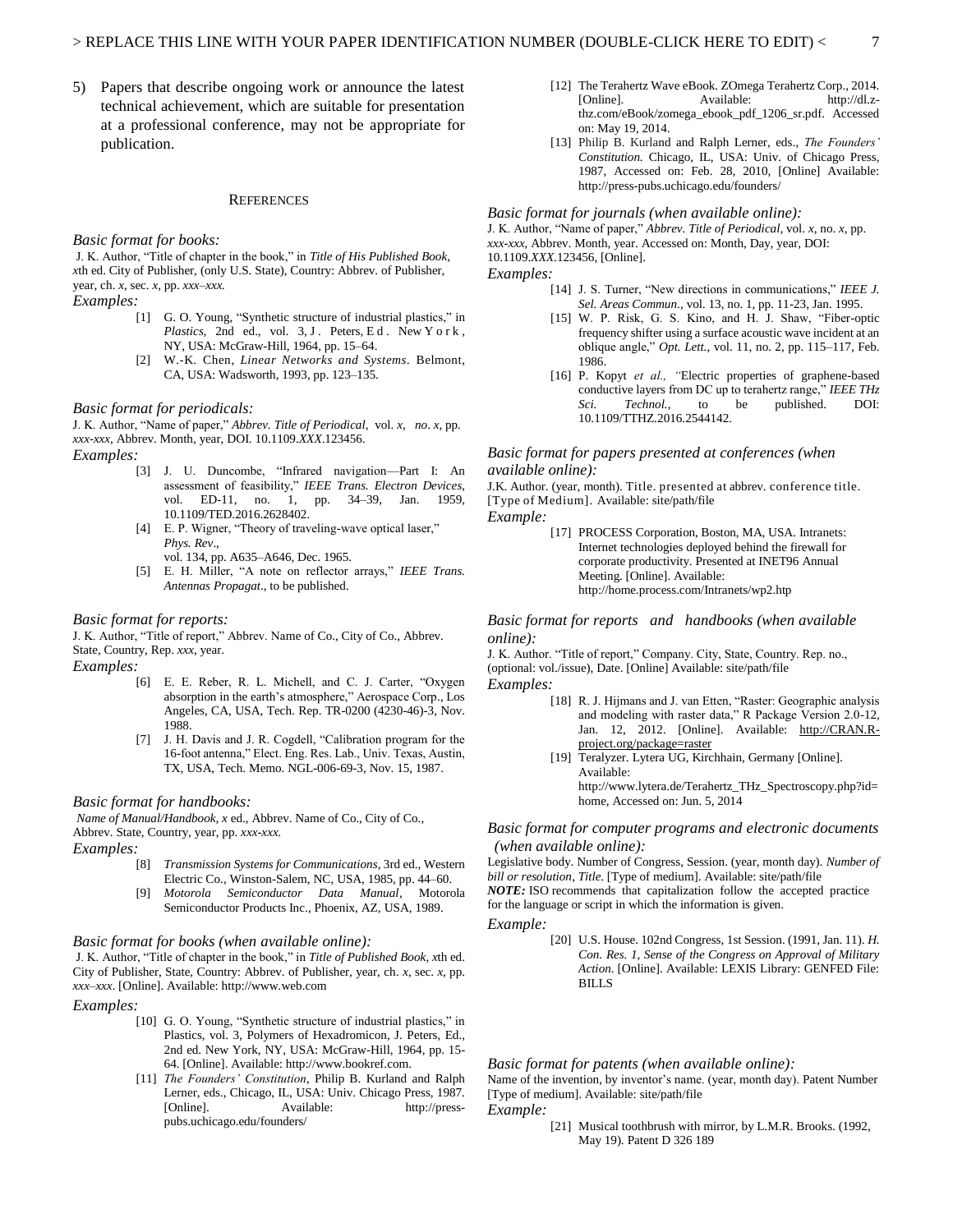[Online]. Available: NEXIS Library: LEXPAT File: DES

*Basic format for conference proceedings (published):*

J. K. Author, "Title of paper," in *Abbreviated Name of Conf.*, City of Conf., Abbrev. State (if given), Country, year, pp. *xxxxxx.*

*Example:*

- [22] D. B. Payne and J. R. Stern, "Wavelength-switched passively coupled single-mode optical network," in *Proc. IOOC-ECOC,* Boston, MA, USA, 1985, pp. 585–590.
- *Example for papers presented at conferences (unpublished):*
	- [23] D. Ebehard and E. Voges, "Digital single sideband detection for interferometric sensors," presented at the *2nd Int. Conf. Optical Fiber Sensors,* Stuttgart, Germany, Jan. 2-5, 1984.

#### *Basic format for patents:*

J. K. Author, "Title of patent," U.S. Patent *x xxx xxx*, Abbrev. Month, day, year.

*Example:*

[24] G. Brandli and M. Dick, "Alternating current fed power supply," U.S. Patent 4 084 217, Nov. 4, 1978.

*Basic format for theses (M.S.) and dissertations (Ph.D.):*

a) J. K. Author, "Title of thesis," M.S. thesis, Abbrev. Dept., Abbrev. Univ., City of Univ., Abbrev. State, year.

b) J. K. Author, "Title of dissertation," Ph.D. dissertation, Abbrev. Dept.,

Abbrev. Univ., City of Univ., Abbrev. State, year.

*Examples:*

- [25] J. O. Williams, "Narrow-band analyzer," Ph.D. dissertation, Dept. Elect. Eng., Harvard Univ., Cambridge, MA, USA, 1993.
- [26] N. Kawasaki, "Parametric study of thermal and chemical nonequilibrium nozzle flow," M.S. thesis, Dept. Electron. Eng., Osaka Univ., Osaka, Japan, 1993.

## *Basic format for the most common types of unpublished references:*

- a) J. K. Author, private communication, Abbrev. Month, year.
- b) J. K. Author, "Title of paper," unpublished.
- c) J. K. Author, "Title of paper," to be published.

*Examples:*

- [27] A. Harrison, private communication, May 1995.
- [28] B. Smith, "An approach to graphs of linear forms," unpublished.
- [29] A. Brahms, "Representation error for real numbers in binary computer arithmetic," IEEE Computer Group Repository, Paper R-67-85.

## *Basic formats for standards:*

a) *Title of Standard*, Standard number, date.

b) *Title of Standard*, Standard number, Corporate author, location, date.

*Examples:*

- [30] IEEE Criteria for Class IE Electric Systems, IEEE Standard 308, 1969.
- [31] Letter Symbols for Quantities, ANSI Standard Y10.5-1968.

## *Article number in reference examples:*

- [32] R. Fardel, M. Nagel, F. Nuesch, T. Lippert, and A. Wokaun, "Fabrication of organic light emitting diode pixels by laserassisted forward transfer," *Appl. Phys. Lett.*, vol. 91, no. 6, Aug. 2007, Art. no. 061103.
- [33] J. Zhang and N. Tansu, "Optical gain and laser characteristics of InGaN quantum wells on ternary InGaN substrates," *IEEE Photon. J.*, vol. 5, no. 2, Apr. 2013, Art. no. 2600111

#### *Example when using et al.:*

[34] S. Azodolmolky *et al.*, Experimental demonstration of an impairment aware network planning and operation tool for transparent/translucent optical networks," *J. Lightw. Technol.*, vol. 29, no. 4, pp. 439–448, Sep. 2011.



**First A. Author** (M'76–SM'81–F'87) and all authors may include biographies. Biographies are often not included in conference-related papers. This author became a Member (M) of IEEE in 1976, a Senior Member (SM) in 1981, and a Fellow (F) in 1987. The first paragraph may contain a place and/or date of birth (list place, then date). Next, the author's

educational background is listed. The degrees should be listed with type of degree in what field, which institution, city, state, and country, and year the degree was earned. The author's major field of study should be lower-cased.

The second paragraph uses the pronoun of the person (he or she) and not the author's last name. It lists military and work experience, including summer and fellowship jobs. Job titles are capitalized. The current job must have a location; previous positions may be listed without one. Information concerning previous publications may be included. Try not to list more than three books or published articles. The format for listing publishers of a book within the biography is: title of book (publisher name, year) similar to a reference. Current and previous research interests end the paragraph.

The third paragraph begins with the author's title and last name (e.g., Dr. Smith, Prof. Jones, Mr. Kajor, Ms. Hunter). List any memberships in professional societies other than the IEEE. Finally, list any awards and work for IEEE committees and publications. If a photograph is provided, it should be of good quality, and professional-looking. Following are two examples of an author's biography.



**Second B. Author** was born in Greenwich Village, New York, NY, USA in 1977. He received the B.S. and M.S. degrees in aerospace engineering from the University of Virginia, Charlottesville, in 2001 and the Ph.D. degree in mechanical engineering from Drexel University, Philadelphia, PA, in 2008.

 From 2001 to 2004, he was a Research Assistant with the Princeton Plasma Physics Laboratory. Since 2009, he has been an Assistant Professor with the Mechanical Engineering Department, Texas A&M University, College Station. He is the author of three books, more than 150 articles, and more than 70 inventions. His research interests include high-pressure and high-density nonthermal plasma discharge processes and applications, microscale plasma discharges, discharges in liquids, spectroscopic diagnostics, plasma propulsion, and innovation plasma applications. He is an Associate Editor of the journal *Earth*, *Moon*, *Planets*, and holds two patents.